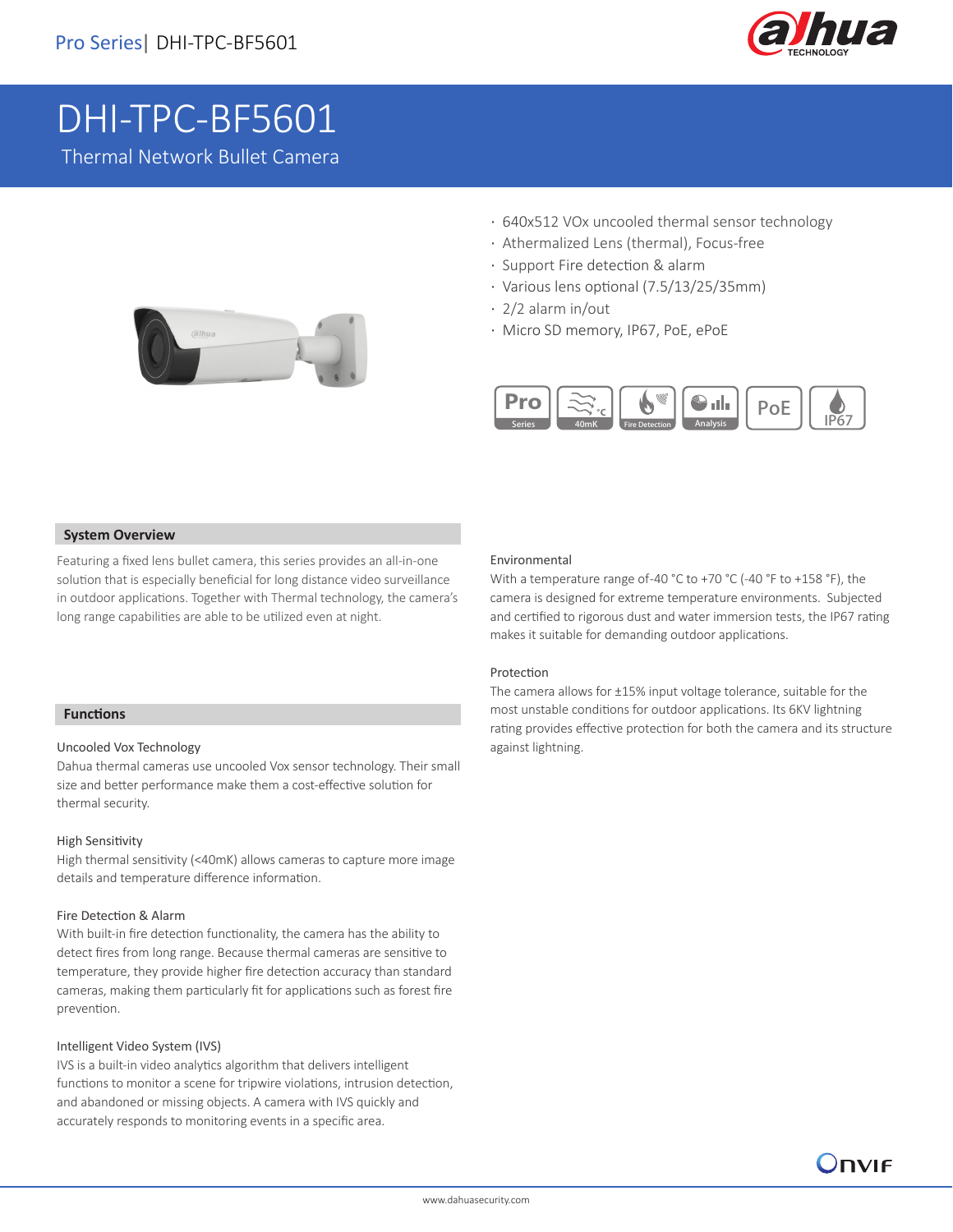

## **Technical Specification**

| Thermal Camera             |                                                                                             |
|----------------------------|---------------------------------------------------------------------------------------------|
| <b>Image Sensor</b>        | Uncooled VOx Microbolometer                                                                 |
| <b>Effective Pixels</b>    | 640(H)x512(V)                                                                               |
| Pixel Size                 | 17um                                                                                        |
| Thermal Sensitivity (NETD) | 40 <sub>m</sub> K                                                                           |
| Spectral Range             | $8^{\sim}14$ um                                                                             |
| <b>Image Setting</b>       | Brightness/Sharpness/ROI/AGC/FFC/3D DNR                                                     |
| <b>Color Palettes</b>      | 18(Whitehot/Blackhot/Ironrow/Icefire/<br>Fusion/Rainbow/Globow/Iconbow1/<br>(lconbow2 .etc. |

#### Thermal Lens

| Lens Type                                     | Fixed/F1.0                                          |                                                               |                                |                                        |
|-----------------------------------------------|-----------------------------------------------------|---------------------------------------------------------------|--------------------------------|----------------------------------------|
| <b>Focus Control</b>                          | Athermalized, Focus-free                            |                                                               |                                |                                        |
| <b>Focal Length</b>                           | 7.5mm                                               | 13mm                                                          | 25mm                           | 35mm                                   |
| Angle of View                                 | $H: 91.2^{\circ}$<br>V: 70.3°                       | $H: 48.9^{\circ}$<br>$V: 38.8^\circ$                          | $H: 24.6^{\circ}$<br>V: 19.8°  | $H: 17.6^{\circ}$<br>$V: 14.1^{\circ}$ |
| Effective Distance $(1)$<br>Man(1.8m*0.5m)    | $D(2)$ : 221m<br>R(3):57m<br>1(4):28m               | D: 382m<br>R: 98m<br>l:49m                                    | D: 735m<br>R: 189m<br>I: 95m   | D: 1030m<br>R: 265m<br>I: 132m         |
| <b>Effective Distance</b><br>Vehicle(4m*1.4m) | D: 490m<br>R: 126m<br>1:63m                         | D: 850m<br>R: 219m<br>l:109m                                  | D: 1634m<br>R: 420m<br>l: 210m | D: 2288m<br>R: 588m<br>l: 294m         |
| Video                                         |                                                     |                                                               |                                |                                        |
| Compression                                   |                                                     | H.265 / H.264 / MJPEG                                         |                                |                                        |
| <b>Frame Rate</b>                             |                                                     | Main Stream:<br>Thermal: 1280x1024 / 720P / 640x512 @25/30fps |                                |                                        |
|                                               | Sub Stream:<br>Thermal: 640x512 / 320x256 @25/30fps |                                                               |                                |                                        |
| <b>Bit Rate Control</b>                       | CBR/VBR                                             |                                                               |                                |                                        |
| <b>Bit Rate</b>                               | H.264: 640 ~ 8192Kbps                               |                                                               |                                |                                        |
| <b>Motion Detection</b>                       |                                                     | Off/On (4 zone, Rectangle)                                    |                                |                                        |
| Region of Interest                            |                                                     | Off/On (4 zone)                                               |                                |                                        |
| Electronic Image Stabilization<br>(EIS)       | <b>NA</b>                                           |                                                               |                                |                                        |
| Digital Zoom                                  |                                                     | 4x(24 levels)                                                 |                                |                                        |
| Flip                                          | $180^\circ$                                         |                                                               |                                |                                        |
| Mirror                                        | Off/On                                              |                                                               |                                |                                        |
| <b>Privacy Masking</b>                        |                                                     | Off/On (4 area, Rectangle)                                    |                                |                                        |
| Audio                                         |                                                     |                                                               |                                |                                        |
| Compression                                   |                                                     | G.711A / G.711Mu / AAC / PCM                                  |                                |                                        |
| Intelligence                                  |                                                     |                                                               |                                |                                        |
| <b>IVS</b>                                    |                                                     | Tripwire, Intrusion                                           |                                |                                        |

| Network                    |                                                                                                                                                                  |
|----------------------------|------------------------------------------------------------------------------------------------------------------------------------------------------------------|
| Ethernet                   | <b>RJ-45</b>                                                                                                                                                     |
| Protocol                   | IPv4/IPv6, HTTP, HTTPS, SSL, TCP/IP, UDP, UPnP,<br>ICMP, IGMP, SNMP, RTSP, RTP, SMTP, NTP, DHCP,<br>DNS, PPPOE, DDNS, FTP, IP Filter, QoS, Bonjour,<br>802.1x    |
| Interoperability           | ONVIF Profile S & G, API                                                                                                                                         |
| <b>Streaming Method</b>    | Unicast/Multicast                                                                                                                                                |
| Max. User Access           | 10 Users/20 Users                                                                                                                                                |
| <b>Edge Storage</b>        | Micro SD (256GB)<br>Memory status display (Normal / Error / Active /<br>Formatting / Lock),<br>NAS (Network Attached Storage), Local PC for<br>instant recording |
| Web Viewer                 | >IE8, <chrome42, <firefox42<="" td=""></chrome42,>                                                                                                               |
| Management Software        | SmartPSS, DSS                                                                                                                                                    |
| Smart Phone                | Android, iOS                                                                                                                                                     |
| Certifications             |                                                                                                                                                                  |
| Certification              | CE (EN 60950: 2000) FCC (FCC Part 15 SubpartB)                                                                                                                   |
| Interface                  |                                                                                                                                                                  |
| Video Interface            | 1 Port (CVBS/BNC)                                                                                                                                                |
| Audio Interface            | $1/1$ In/Out                                                                                                                                                     |
| <b>RS485</b>               | Support                                                                                                                                                          |
| Alarm                      | $2/2$ In/Out                                                                                                                                                     |
| Electrical                 |                                                                                                                                                                  |
| Power Supply               | DC 12V/PoE/ePoE                                                                                                                                                  |
| Power Consumption          | Max. 13W                                                                                                                                                         |
| Environmental              |                                                                                                                                                                  |
| <b>Operating Condition</b> | -40°C ~ +70°C (-40°F ~ +158°F)/Less than 95% RH<br>* Start up should be done at above-40°C (-40°F)                                                               |
| <b>Storage Conditions</b>  | -40°C ~+70°C (-40°F ~+158°F)/Less than 95% RH                                                                                                                    |
| <b>Ingress Protection</b>  | <b>IP67</b>                                                                                                                                                      |
| Construction               |                                                                                                                                                                  |
| Casing                     | Metal                                                                                                                                                            |
| <b>Dimensions</b>          | 291mm× 103mm× 97mm (11.46" x 4.06" x 3.82")                                                                                                                      |
| Net Weight                 | 1.5Kg (3.31 lb)                                                                                                                                                  |
| <b>Gross Weight</b>        | 1.9Kg (4.19 lb)                                                                                                                                                  |

Note:

①Effective distance values shown are nominal values and should be used as estimates only. Exact value calculations depend on a wide variety of conditions.

②D: Detection Distance

③R: Recognition Distance

④I: Identification Distance

IVS Tripwire, Intrusion Advanced Intelligent Functions<br>Fire detection & alarm, Cold/Hot spot trace, Human/Vehicle classification